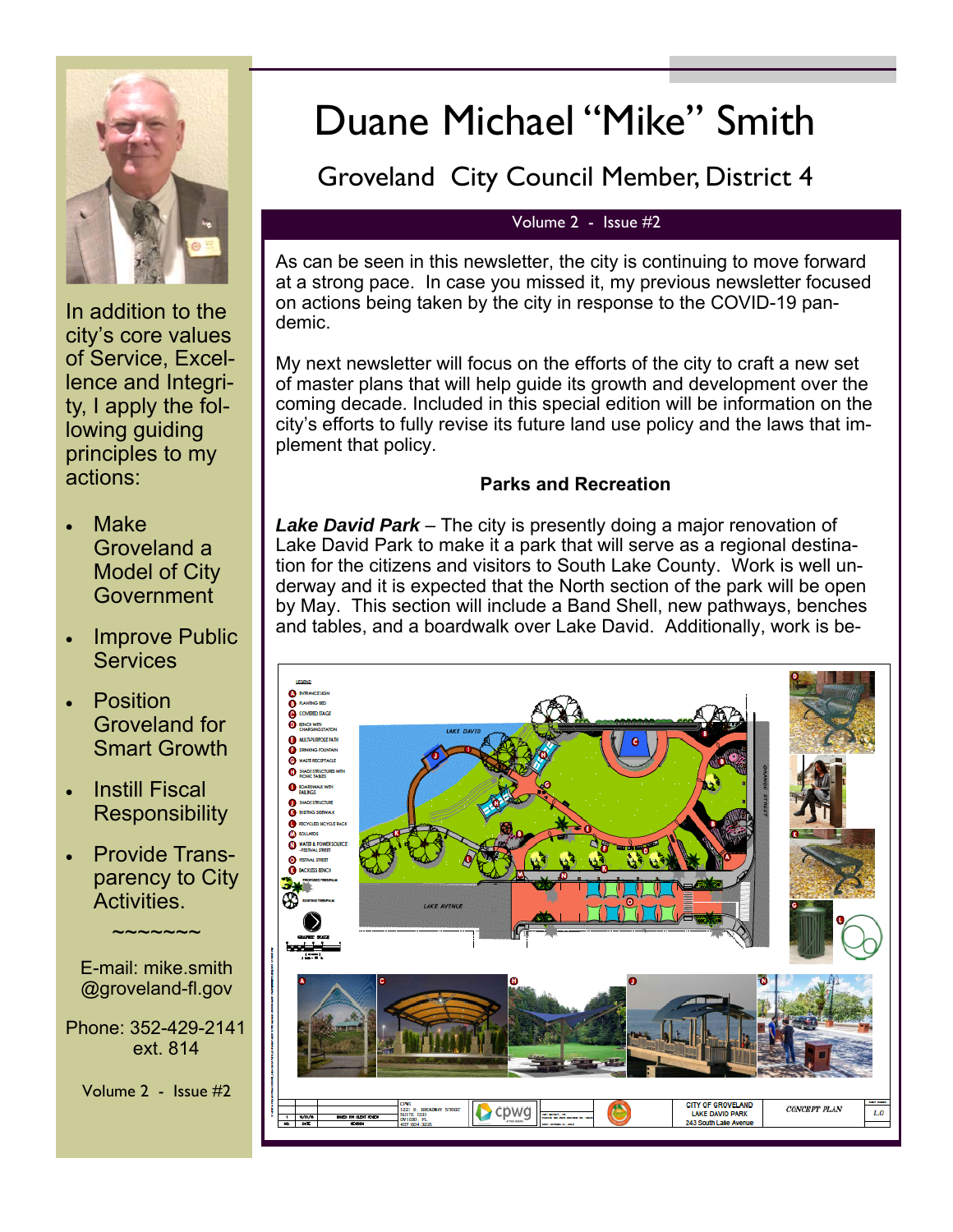ing done on Lake Street to repave the area and add stations for food trucks and vendor booths. The South end of the parks is also undergoing renovations and will have restrooms, a splashpad and additional parking. For more info, please go: http://groveland-fl.gov/167/Parks-Recreation

# *Cherry Lake Park*

The city is creating a new park on Wilson Lake Parkway. This park will eventually encompass 40 acres and is being designed to be a destination park for the Central Florida region. Work is nearly completed for the first phase of the park. This work included installing all the needed infrastructure for the park, to include electric, water and sewer, turning lanes off of Wilson Lake Parkway, temporary parking, and restrooms. The city also installed a basketball court and small picnic pavilion. The city is currently assessing the best uses of the remainder of the park, recognizing that Lake County is building a 140 acre regional park within Groveland off of Max Hooks Rd.

# **City Gets Grant for New Firefighters**

The city recently received a SAFER grant from the federal government that pays the salaries and equipment for 9 firefighters over the next three years. This grant allows the city to grow its public services in a responsible manner to meet future demand for fire services. Through the grant, the city is not forced to incur excess expenses to hire in advance of increases in housing and population or alternatively to find itself with insufficient public safety capacity in the future.

# **City Acquires Palisades Golf Course**

Groveland recently concluded the purchase of the Palisades Golf Course. In purchasing the course, the city acquired the water rights to the well that had been used to irrigate the course. Working with the St. Johns River Water Management District (SJRWMD) the city has agreed to retire and cap the irrigation well for the course. In return, SJRWMD has given the city credits for the mitigation that will be realized by the closure of the well and has found that the level of mitigation is such that the city will not be required to build the mitigation pipeline/system required by the city's current consumptive use permit.

The cost to the city to purchase the course was approximately \$2.3 million. The savings realized by the city of not having to build the mitigation pipeline/system is estimated to be \$4.3 million. Further, in order to purchase the course, the city had to agree to offer the property to the Palisades Homeowners Association for \$500,000. This sale will bring the amount the city has had to expend down to \$1.8 million. The result of all these actions is that the city has additional green space as the course will remain undeveloped and the city will have saved nearly \$2 million dollars on required water mitigation efforts. Another way to look at this is that the city invested \$1.8 million dollars and realized a return of \$4.3 million dollars on that investment.

# **Water Plant Operations**

Effective October 1, 2019, the City Council hired Woodard & Curran to provide operations and maintenance of the city's water and wastewater systems. The addition of this operating company is proving to bring many benefits and efficiencies to the city's water and wastewater operations. Drawing on this partnership, we have been able to identify a number of grants the city was eligible to compete for. Through the efforts of Woodard & Curran and the city, the Florida De-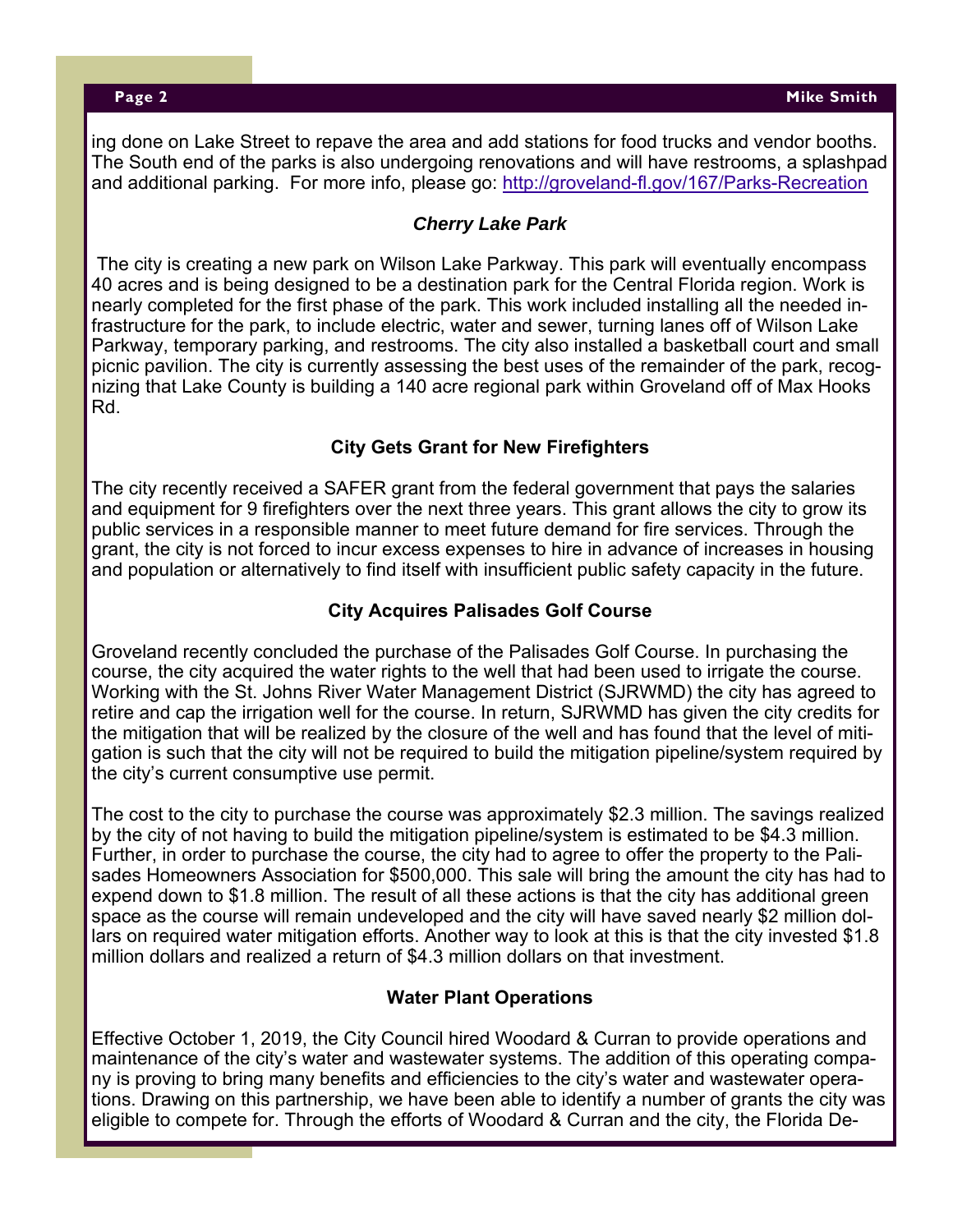partment of Environmental Protection (DEP) formally approved and added the Groveland Water and Wastewater Capital Improvement project to the funded list with a loan/grant commitment of approximately 50/50 for planning and 30/70 for design and construction. This means approximately \$35 million of the city's 5-year capital improvement project plan for water and wastewater could be grant funded.

# **Future Land Use**

The City of Groveland recently submitted its revised Future Land Use Component of its Comprehensive Plan, to the Department of Economic Opportunity Under the State of Florida for review. This plan lays out the vision of the future of Groveland, which embraces its agriculture history and desires to be a unique and charming destination. The plan calls for nearly 60% of the total land mass to remain as open space or agriculture, celebrating its natural beauty and fostering an environmentally sensitive approach to development.

You can get more information on this project by going to the Community Code Update site on the City of Groveland's website or following the Community Development Department's Wednesday Workshops on the city's Facebook Page. The first workshop post was on April  $8^{\sf th}$ .

# **Recycling**

As I drive around communities within the city, I have noted a variety of items in the recycle bins that should not be there. When there are inappropriate items in the recycling bins, it leads to that load of recyclables having to be disposed of as normal garbage and not as recyclable material. Below is information on what can be recycled and what cannot. We need to begin to be aware of what we are putting into our garbage and recycling bins.

# *What is Recyclable*

**PAPER -** Approved types of paper that can be recycled consist of non-glossy or coated products, such as office paper, newsprint, magazines, envelopes, phone books, unwanted mail and paper bags. Paper should be free of hard bound or hard covered books, metal or plastic bindings and placed loose inside of the recycling bin.

**CARDBOARD -** Cardboard consists of corrugated (moving boxes) and boxboard (cake or cereal boxes). Cardboard should be free of anything other than corrugated and boxboard materials, and should not contain packing or packaging materials, strapping, shrink wrap or wax coatings.

**COMINGLED CONTAINERS (Mixed Containers) -** Comingled containers consist of rinsed glass beverage containers (any color), aluminum beverage containers, steel and tin cans, and food grade household plastic containers with the recycle symbol containing numbers 1, 2 and 5. Lids are fine. Plastic soap containers (dish, laundry, carwash, etc.) are considered food grade and are acceptable. Place items loose in the recycling bin.

# *WHAT IS NOT RECYCLABLE*

Non-food grade items such as glass windows, siding, Polyvinyl Chloride (PVC), Pyrex, Tupper-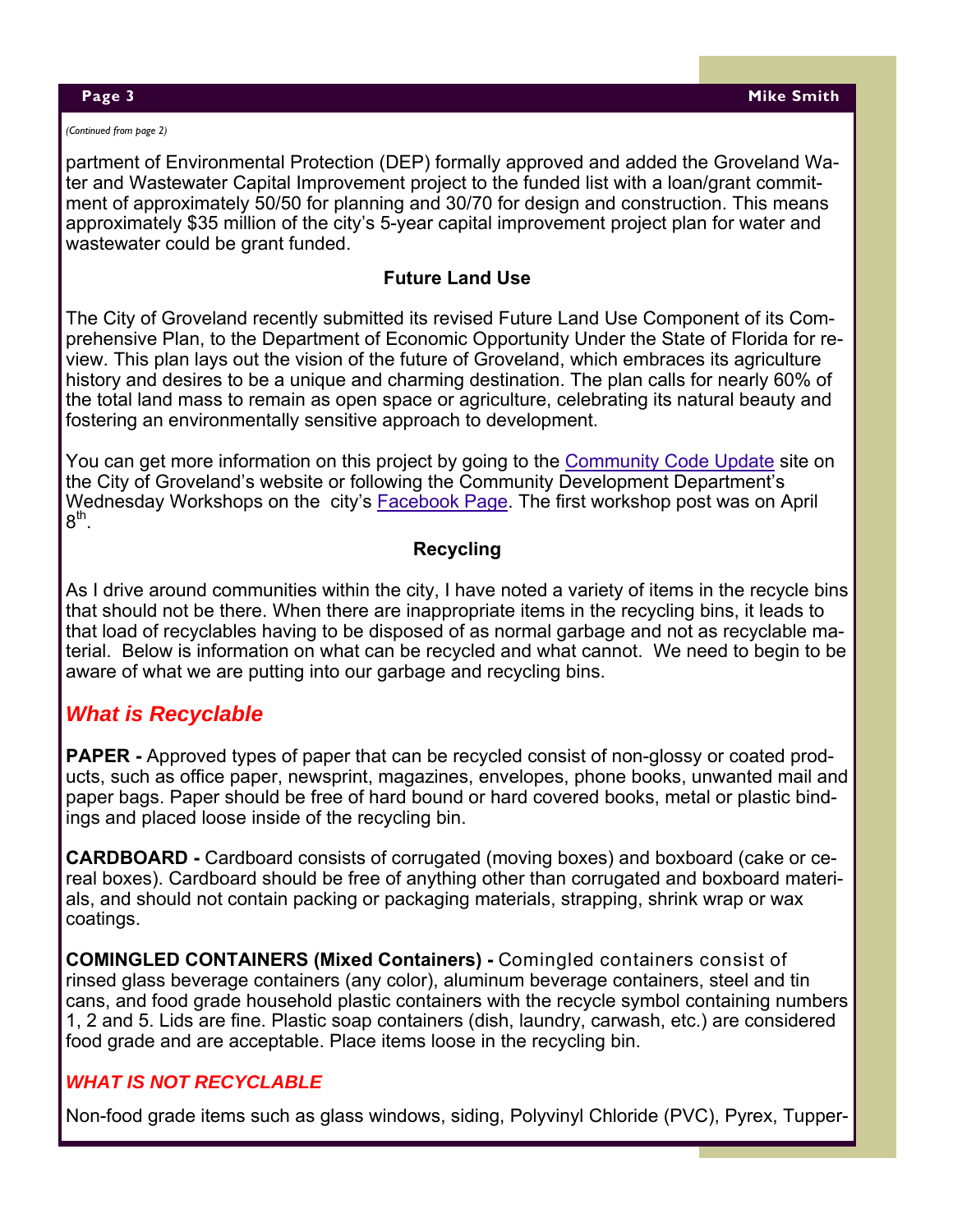Containers used for holding hazardous materials; such as, cleaners, oil, fuel, herbicides and pesticides, should be recycled through the Lake County Solid Waste Division's Household Hazardous Waste (HHW) program, and not through the recycling program.

**Do Not** throw garbage, plastic bags, needles/syringes, food waste, STYROFOAM, Aerosol Cans, batteries, light bulbs, etc. in the recycle cart.

Pizza Boxes and any other item with food residue left inside. Any container that my otherwise be recyclable must have all food residue removed from the container. This means rinsing out things like milk and juice bottle or cans and jars that had food in them. Any residue or food left inside of recyclables will have a negative effect in the recycling process, so be sure to rinse or remove these contaminants.

Here is a link to a very informative news story on what you can and cannot recycle and the impact of improper recycling by the community. https://www.wesh.com/article/chronicle-recycling -in-florida/31251838#

As the saying goes, "**If in doubt – Leave it out**"

# **Rt 50 Realignment**

A major step was taken as the Lake-Sumter Metropolitan Planning Organization (MPO) approved the programming of \$7.6 million in funding for the State Road 50 (SR 50) Realignment Project in downtown Groveland. The funds will be utilized by the Florida Department of Transportation (FDOT) to purchase a portion of the needed right of way, to move SR 50 north three blocks onto a new alignment.

# **COVID-19 RESOURCES & INFORMATION**

United Way of Lake and Sumter Counties has established a fund to support Lake and Sumter residents whose financial stability is being impacted by the economic consequences of COVID -19/Coronavirus. The focus of the fund is to support the ALICE (Asset Limited, Income Constrained, Employed) population experiencing hardship due to decreased hours or unpaid leave. Over 40% of Lake and Sumter residents are ALICE, living paycheck to paycheck, so they need your help. They currently have over 250 requests for assistance and have raised \$58,000 to help this effort. If you are able to help, please donate now.

**211 Information & Referral Crisis Line is Available** - For information or connection to community resources, you can always dial 211 or text your zip code to 898211. Call Specialists are standing by 24/7 to navigate available community resources with you.

# **Police Department Accreditation**

The Groveland Police Department continues to move forward towards obtaining State Accreditation status. State Accreditation, governed by Florida Police Accreditation Commission consists of over 256 standards and best practices recognized by law enforcement administrators as the official seal of approval. The Groveland Police Department has made this one of their top priorities. The police department recently completed its first of two mock assessments prior to scheduling a meeting with state certified assessors later this year to confirm that the department has met the requirements identified to receive the anticipated approval. Under the strong leadership of Chief Shawn Ramsey, our police department strives to be recognized as a professional organization with a strong emphasis on community-oriented policing.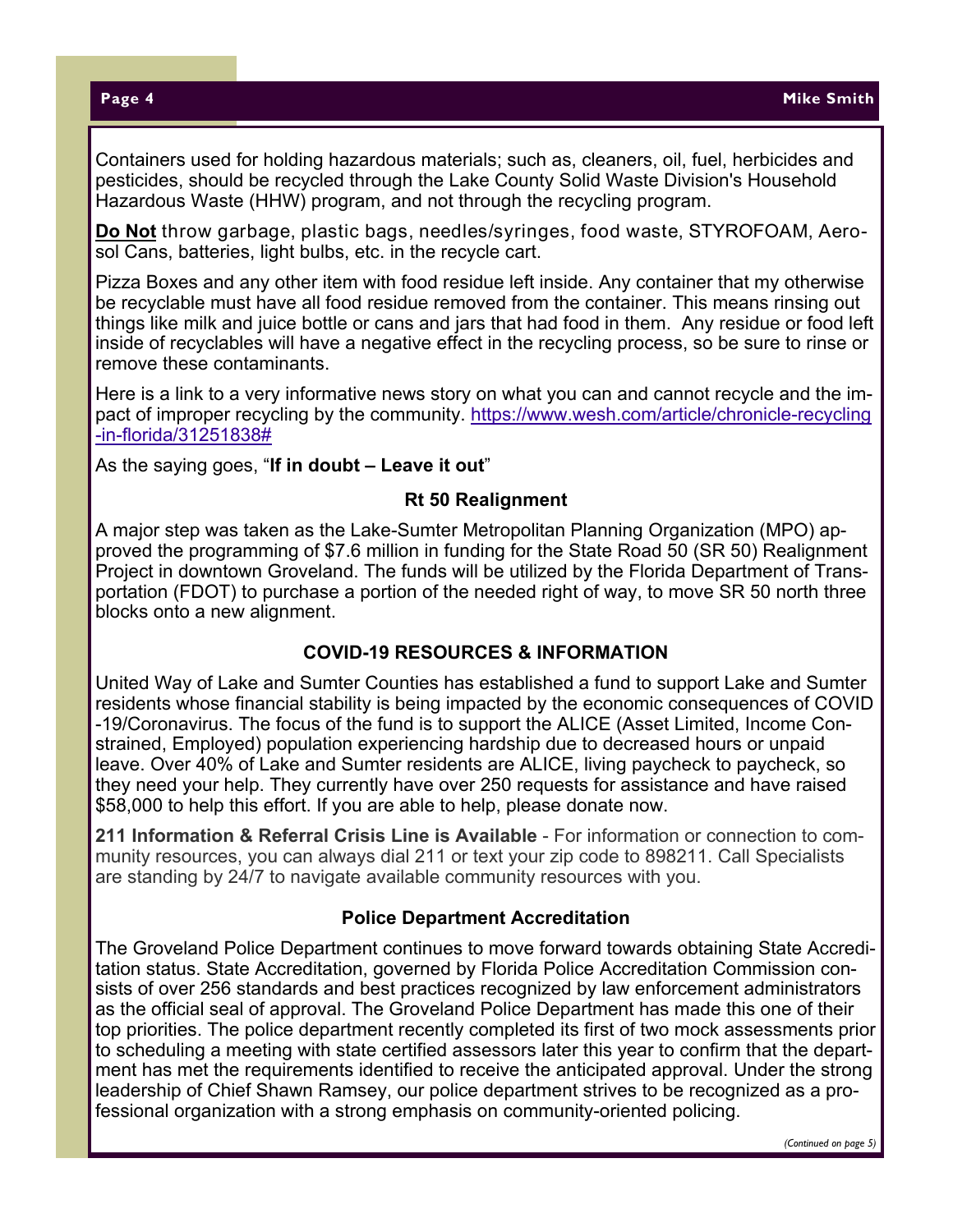# **Public Safety Complex**

On July 3, 2019, the city held a ground breaking ceremony for the new Public Safety Complex. The complex is comprised of a two-story building that will have 33,490-square-feet of space that will house both the police and fire departments. It will also contain an Emergency Operations Center for the city as well as the police dispatch call center.

Currently, the Fire Department is housed in an old Public Works barn and the Police Department is next door. Both of these buildings were built in the 1960s. In addition to the main building,



the new site also provides for future expansion of the complex and plans have been developed for the establishment of a regional training center for police and fire personnel throughout Central Florida.

The building is currently projected to be completed in late October of 2020.

# **Sharing Ideas**

In my three years serving on the city council, I have come to realize the wealth of knowledge that resides in this city's residents. Recently, the city created a way for its residents, businesses and others with an interest in the city to make suggestions that they believe will benefit the city and move it forward. Become a part of the solution to the issues that face the city, especially as we seek to move forward safely with the continuing threat of COVID-19. If you have an idea or suggestion, please take the time to send it to us. We have created an email address that will allow you to share your insights. The address is: ideas@groveland-fl.gov.

# **National Safe Boating Week**

May 16<sup>th</sup> thru the 22nd is National Safe Boating week. U.S. Coast Guard statistics show that drowning was the reported cause of death in four out of every five recreational boating fatalities in 2018, and that 84 percent of those who drowned were not wearing life jackets.